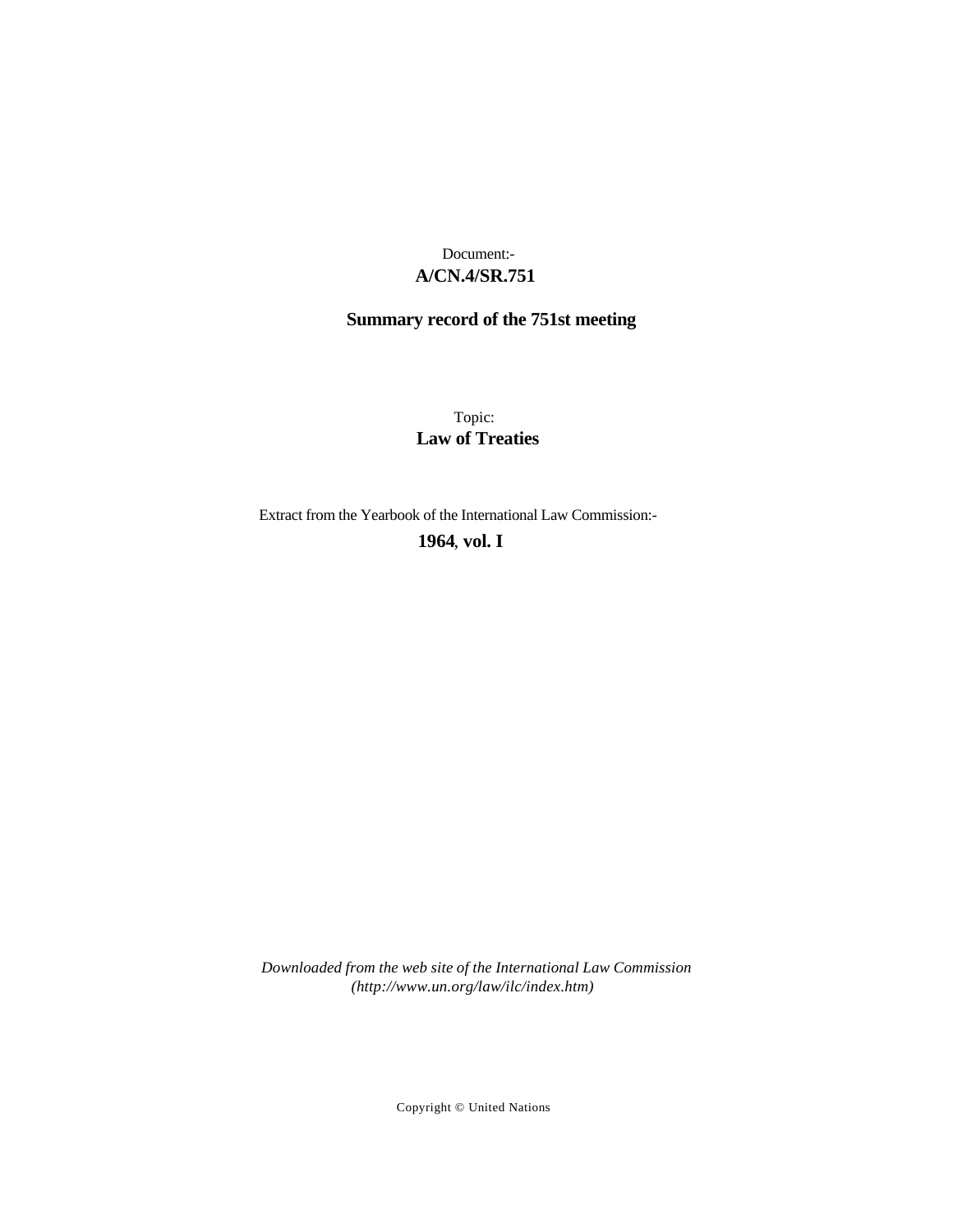98. The CHAIRMAN, speaking as a member of the Commission, pointed out that in that case the word " imposes" in article 61 would become meaningless and there would be no need for the next two articles. He would prefer a saving clause on the lines suggested by Mr. Reuter.

99. Mr. RUDA confirmed that his suggestion would involve the deletion of the subsequent articles. He would be prepared to accept a saving clause, however.

100. Mr. AMADO said that the Special Rapporteur's objection that a saving clause would affect the actual substance of the articles had yet to be answered, but the Commission appeared to have abandoned every other solution, including even the wording he had suggested himself, against which the Chairman's objection was hardly valid.

101. The CHAIRMAN, speaking as a member of the Commission, said he agreed with Mr. Amado so far as the idea was concerned, and therefore favoured a saving clause, for he did not see how an article could begin with the word "however".

102. Mr. ROSENNE said that he would regret the insertion of any qualifications in article 61, for in his opinion that article accurately and forcefully stated the general principle. In the form in which they were drafted, he did not consider that articles 62 and 62 A constituted exceptions.

103. Mr. PAREDES said he was in favour of a single title for the four articles. Every treaty was essentially concerned with some matter of particular interest to the parties, and any rights or obligations that might be created for non-party States should be regarded as exceptions. Articles 62 and 62 A stated exceptions to the rule contained in article 61, with which he agreed.

104. The CHAIRMAN suggested that at its next meeting the Commission should first consider articles 62, 62 A and 62 B, so as to reach full agreement on their contents, and then revert to article 61.

*It was so agreed.*

The meeting rose at 1 p.m.

#### 751st MEETING

*Wednesday, 24 June 1964, at 10 a.m.*

*Chairman:* Mr. Roberto AGO

## Law of Treaties

*(continued)* [Item 3 of the agenda]

ARTICLES SUBMITTED BY THE DRAFTING COMMITTEE

1. The CHAIRMAN invited the Commission to consider the group of four articles relating to the effects of treaties on States not parties to them in the order agreed at the previous meeting, taking articles 62, 62 A and 62 B first and then reverting to article 61.

ARTICLE 62 (Treaties providing for obligations for States not parties)

2. Mr. BRIGGS, Chairman of the Drafting Committee said that the Committee proposed the following title and text for article 62:

" *Treaties providing for obligations for States not parties*

*"* A State may become bound by an obligation contained in a provision of a treaty to which it is not a party if the parties intended the provision to be the means of establishing that obligation and the State in question has expressly agreed to be so bound."

3. Sir Humphrey WALDOCK, Special Rapporteur, said that the French text of article 62 did not exactly correspond to the English.

4. Mr. REUTER said he agreed that the verb " être " did not convey the idea of movement in the English verb " to become ", but a literal translation would not be correct French.

5. Sir Humphrey WALDOCK, Special Rapporteur, suggested that the opening words of article 62 should be amended to read " An obligation may arise for a State from a provision of a treaty ...".

6. Mr. LIU said that probably the phrase "A State may become bound " had been used in order to establish the link between articles 62 and 61, but if they were ultimately to be combined it would suffice to say " A State may be bound ".

7. Article 61 <sup>1</sup> spoke of " imposing " obligations and " conferring" rights, whereas the succeeding articles spoke of " establishing " obligations and " according " rights. The language should be made uniform.

8. The CHAIRMAN said that the terms "impose" and " establish " had been used advisedly in order to stress that the assent of the third State was necessary for the obligations to come into being.

*Article 62 was approved with the amendment suggested by the Special Rapporteur.*

ARTICLE 62 A (Treaties providing for rights for States not parties)

9. Mr. BRIGGS, Chairman of the Drafting Committee, said that the Committee proposed the following title and text for article 62 A:

" *Treaties providing for rights of States not parties*

" 1. A State may exercise a right provided for in a treaty to which it is not a party if *(a)* the parties to the treaty intended the provision to accord that right either to the State in question or to a group

<sup>&</sup>lt;sup>1</sup> See previous meeting, para. 62.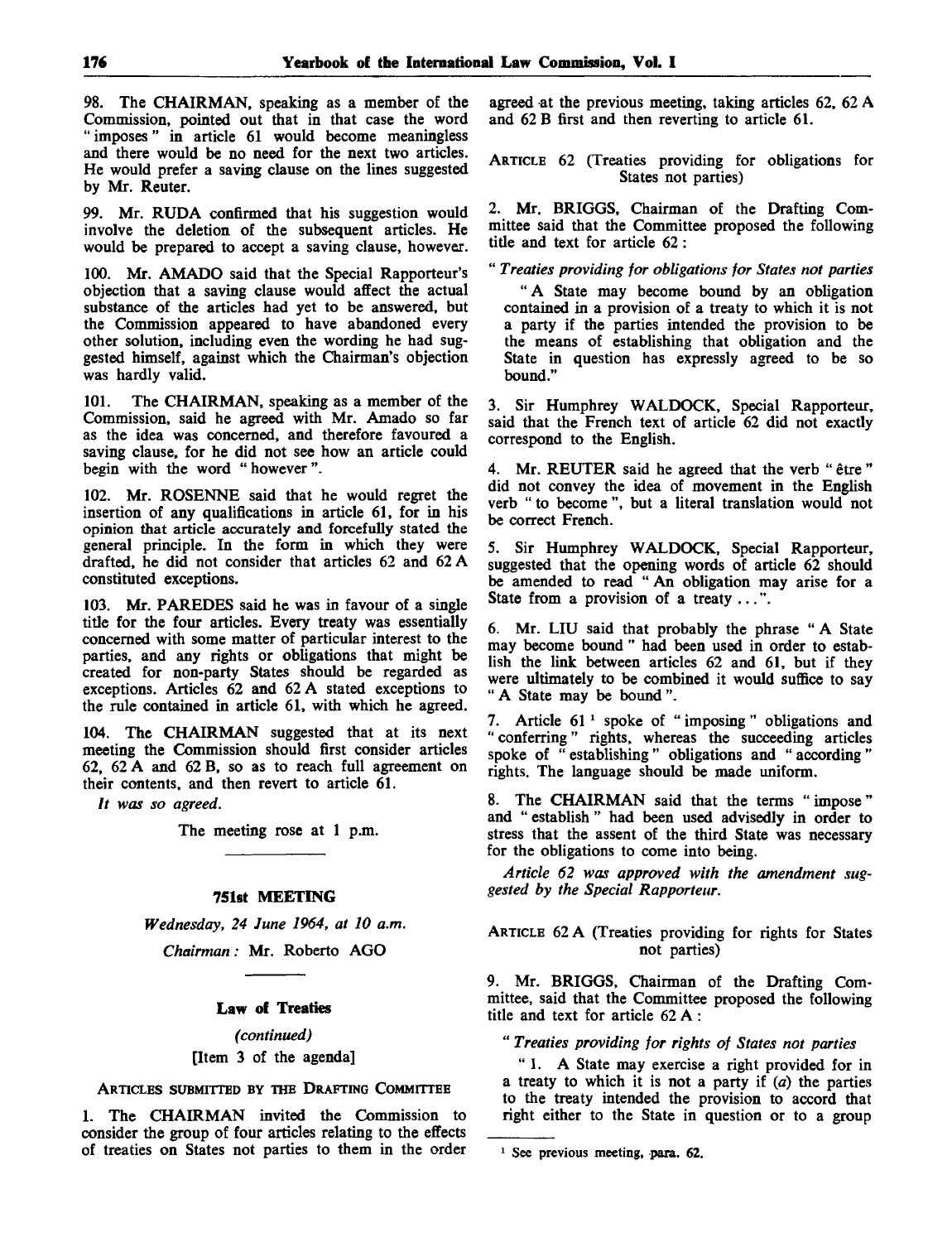of States to which it belongs or to all States, and *(b)* the State expressly or impliedly assents thereto.

" 2. A State exercising a right in accordance with paragraph 1 shall comply with the conditions laid down in, or in conformity with, the treaty for the exercise of the right."

10. Mr. VERDROSS said he approved of the drafting of paragraph 1 as far as the end of clause *(a).* The words " A State may exercise" were also acceptable to those who held that actual rights could be created for third States, for it had never been part of their theory that rights could be imposed on third States. On the other hand it seemed that the supporters of the opposite theory might be able to drop clause  $(b)$ , which recognized that the assent could be implied, since they held that the exercise of the right constituted implied assent.

11. The CHAIRMAN pointed out that if clause *(b)* were deleted all idea of assent would be removed. By merely saying that a State might exercise a right, the Commission would give the impression that, in its opinion, the right existed independently of assent.

12. Mr. JIMÉNEZ de ARÉCHAGA said that although on theoretical grounds he had some sympathy with Mr. Verdross's view, he must point out that clause *(b)* was intended as a compromise to reconcile the difference of opinion between those who believed that the right derived directly from the treaty and those who considered that the express or implied assent of the third State was necessary before the right could come into existence.

13. Mr. ROSENNE agreed with the previous speaker.

14. Mr. YASSEEN said that although he supported the theory of the supplementary agreement, he doubted whether clause *(b)* should be retained, since to exercise a right was to accept it. However, he could only agree to the deletion of that clause if the text of the paragraph was amended, for instance, by replacing the words " exercise a right" by the words " expressly or impliedly accept a right".

15. Mr. JIMENEZ de ARfiCHAGA said that the compromise solution should be retained.

16. The CHAIRMAN, speaking as a member of the Commission, said he thought Mr. Yasseen's suggestion had merit, for the present wording of clause *(b)* was rather illogical. To say that a State could exercise a right if it had given its assent suggested that the assent must precede the exercise of the right, whereas in fact the very moment a State decided to exercise the right, it gave its implied assent thereby.

17. Mr. JIMENEZ de ARfiCHAGA observed that what needed to be emphasized was that the State concerned could exercise the right provided for it.

18. Sir Humphrey WALDOCK. Special Rapporteur, agreed with Mr. Jiménez de Aréchaga. Possibly the difficulty mentioned by Mr. Verdross might be removed if the opening words of the article were amended to read " A right may arise for a State from a provision in a treaty ...".

19. Mr. de LUNA said he thought the Commission had agreed that a neutral formula should be adopted. But the Special Rapporteur's text favoured one particular theory — that which regarded a right provided for in a treaty for a third State as an offer requiring acceptance.

20. Mr. ROSENNE said that the wording suggested by the Special Rapporteur would be acceptable. He was not sure whether perfect symmetry in the language used in the various articles was either necessary or desirable. Any changes would in any case need to be reviewed by the Drafting Committee.

21. Mr. JIMENEZ de ARfiCHAGA said that the Special Rapporteur's suggestion would offer a way out.

22. Mr. BRIGGS said that the wording suggested by Mr. Yasseen was both clearer and neater and would not prejudge the question whether the treaty created the right or provided a means for the parties to offer a right to non-party States.

23. The CHAIRMAN, speaking as a member of the Commission, said that the beginning of paragraph 1 might be amended to read " A State may expressly or tacitly assent to a right ... "

24. Mr. TUNKIN said that if it were amended as suggested by Mr. Yasseen, the provision would be virtually meaningless and would say nothing on the main question, which was whether a right could arise from a treaty for a non-party State.

25. The CHAIRMAN said that, on further reflection, he considered the Special Rapporteur's wording preferable to his own.

26. Mr. RUDA observed that a right was never accepted or assented to: it was exercised.

27. Mr. LIU said that the titles of articles 62 and 62 A should both be dropped, as it was undesirable to give the impression that they provided a classification of certain types of treaty.

28. The CHAIRMAN pointed out that the titles referred to treaties " providing for", not " creating", rights or obligations.

29. Mr. BRIGGS said that the titles of all the articles would have to be reconsidered by the Drafting Committee.

30. Mr. REUTER said it would be better to use the present tense instead of the past in the French text, the word " *entendaient*" being replaced by *"entendent"* and the words " *a donne* " by " *donne* ".

31. Mr. VERDROSS supported that change.

32. He thought it should be explained in the commentary that if, in the circumstances contemplated in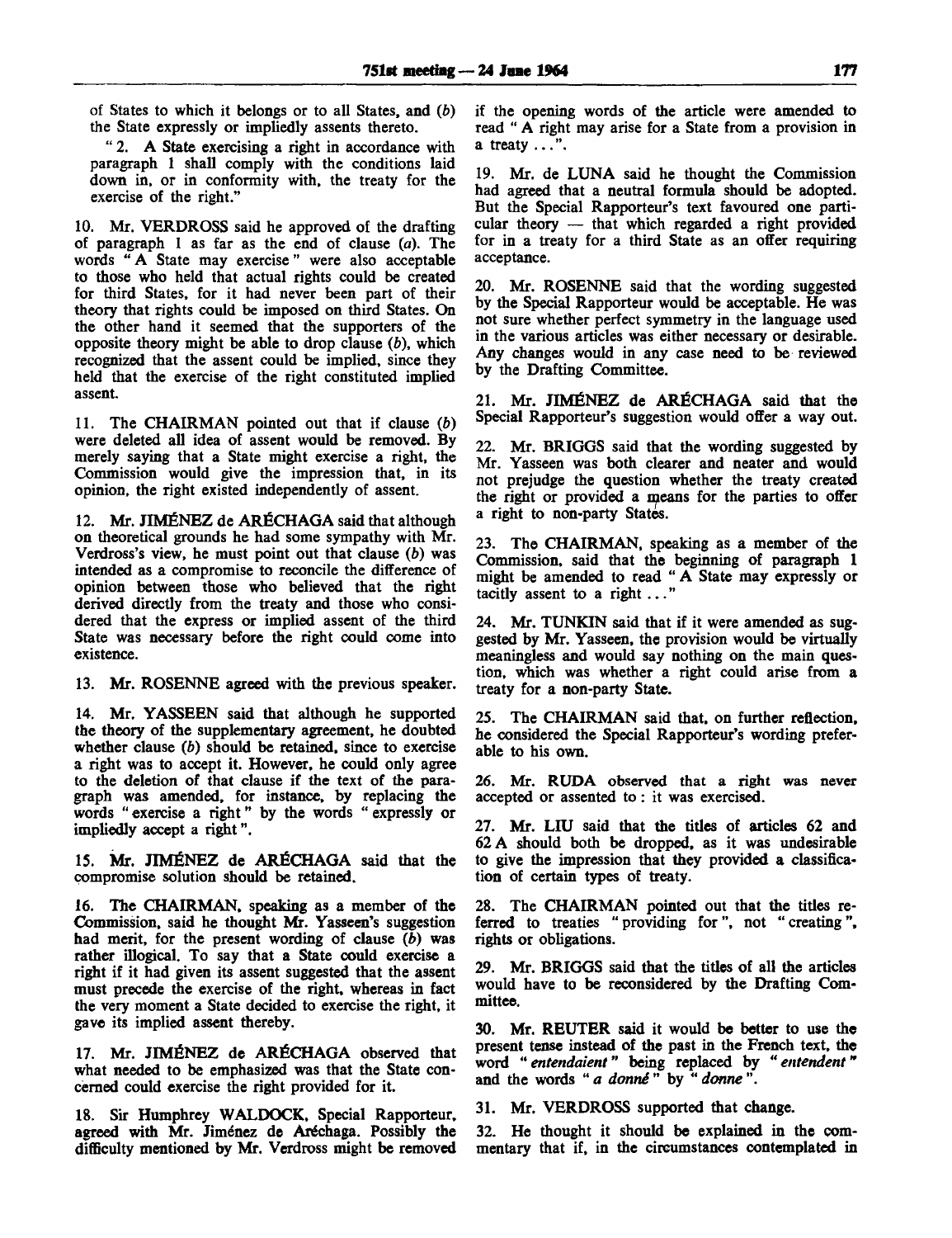article 62 A, a State exercised a right arising for it from a treaty to which it was not a party, according to the theory which denied the creation of rights in favour of third States without their consent, that State could be deemed to have consented implicitly to accept the right.

33. Sir Humphrey WALDOCK, Special Rapporteur, agreed with Mr. Reuter that it would be preferable to use the present tense.

*The wording suggested by the Special Rapporteur for paragraph 1 was approved, and it was agreed that the present tense should be used.*

34. Mr. RUDA said that the Spanish text of paragraph 2 did not correspond to the English and should be altered.

35. Mr. JIMÉNEZ de ARÉCHAGA agreed.

36. The CHAIRMAN thought the French text also needed alteration; he was not sure what was meant by the words " *ou conformement an traite* ".

37. Mr. LACHS asked whether the phrase "or in conformity with ", in paragraph 2, was intended to refer to conditions laid down outside the treaty itself.

38. Sir Humphrey WALDOCK, Special Rapporteur, replied that it was. An example of such conditions would be those laid down by a State concerning rights of passage by waterway through its territory. Such a State would be entitled to promulgate regulations in conformity with the treaty ; but not necessarily by virtue of the treaty; the regulations would naturally have to be observed by all States exercising rights under the treaty.

39. Mr. LACHS asked what would be the relationship between such an instrument and the original treaty.

40. Mr. ROSENNE said he could not see why the phrase " or in conformity with " should cause any difficulty.

41. Mr. LACHS pointed out that a treaty might be signed and enter into force after consultation with nonparties interested in exercising rights under the treaty, and the parties themselves might subsequently agree on additional conditions limiting the enjoyment of the rights in question.

42. Sir Humphrey WALDOCK, Special Rapporteur, asked whether Mr. Lachs wished an express reference to related instruments to be added.

43. Mr. TUNKIN said that the meaning of the words " or in conformity with " was perfectly clear and was consistent with practice. For example, certain navigation rules quite separate from, but in conformity with, the 1948 Convention regarding the Regime of Navigation on the Danube<sup>2</sup> and with general rules of international law were accepted by the parties to that Convention. He was unable to see why the words in question should cause any problem.

44. Mr. BRIGGS said that presumably the phrase was meant to refer to conditions not actually laid down, but provided for in the treaty; for example, the treaty might contain a clause enabling the territorial State to enact certain regulations.

45. Sir Humphrey WALDOCK, Special Rapporteur, said that Mr. Briggs's example was not exactly a case in point; in such circumstances, the conditions existed by virtue of the treaty.

46. The CHAIRMAN suggested, in the light of Mr. Lachs's remarks, that paragraph 2 might be amended to read "A State exercising a right in accordance with paragraph 1 shall comply with the conditions for the exercise of that right laid down by the parties in the treaty or in conformity with the treaty in other instruments ".

47. Sir Humphrey WALDOCK, Special Rapporteur, said that the conditions might not necessarily be laid down by one of the parties in an instrument of the kind referred to. They were more often laid down by a territorial State in the exercise of its sovereignty.

48. Mr. ROSENNE suggested that the difficulty could be overcome by substituting the word " by" for the word " in" after the words " conditions laid down" and striking out the two commas.

49. Sir Humphrey WALDOCK, Special Rapporteur, said that that solution would be acceptable.

50. Mr. JIMENEZ de ARfiCHAGA said he agreed with Mr. Tunkin on the substantive issue, but considered it unnecessary for the Commission to enter into the question who was competent to establish conditions outside the treaty. The present drafting of paragraph 2 was perhaps rather awkward and might be amended to read: "... the conditions laid down in the treaty or established in conformity with it...'

51. Mr. LACHS said that if additional conditions were stipulated by the parties it would be necessary to determine the relationship between those conditions and the original treaty. He therefore suggested that the sentence should read " A State exercising a right in accordance with paragraph 1 shall comply with the conditions laid down in the treaty or in related instruments in conformity with it".

52. The CHAIRMAN said that the exercise of the right should be linked with the conditions, for otherwise the provision would be meaningless.

53. Mr. de LUNA agreed with Mr. Lachs. The problem was very important, especially if it was accepted that there were two agreements: the main treaty and a related instrument. The essential point was that the Commission should not draft the provision in terms that would allow obligations to be imposed on a third State without its consent. A State accepting a right

**<sup>2</sup> United Nations** *Treaty Series.* **Vol. 33, p. 197.**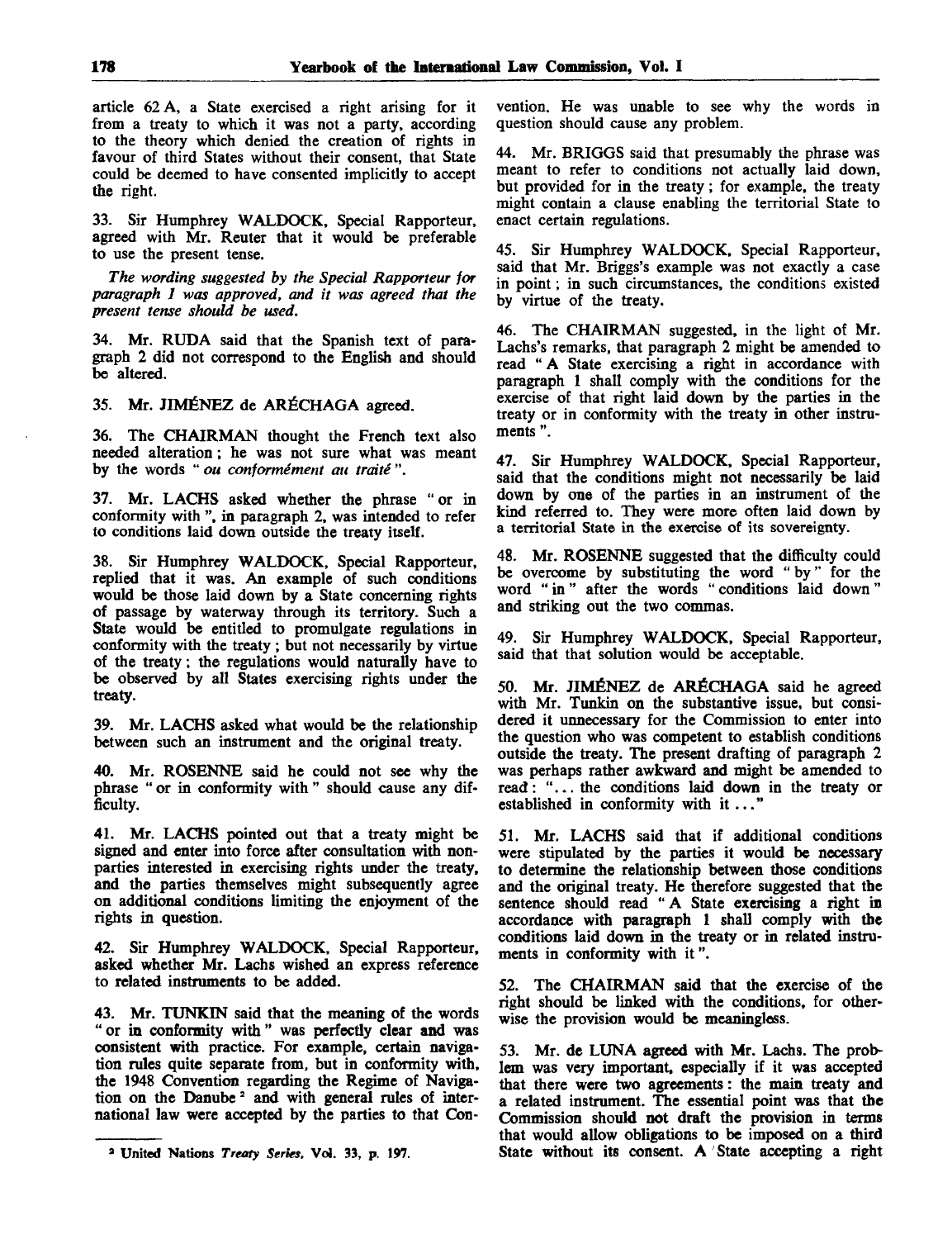must know what it was doing and what commitments it was entering into.

54. Mr. REUTER pointed out that that problem had given rise to serious international disputes such as those concerning rights of transit through Indian territory, passage through the Corfu Channel, and navigation in the North Atlantic. He would therefore prefer a formula which did not raise the problem, such as " the conditions laid down by a treaty for the exercise of the right referred to in paragraph 1 shall be binding on a State which intends to exercise that right" ; that would leave the doctrinal question open.

55. Mr. YASSEEN observed that in such cases the non-party State could not have more than the treaty had been intended to offer. Hence it was logical that those who wished to take advantage of the right should have to comply with the conditions laid down in, or in conformity with, the treaty. The wording of the paragraph met every requirement and was entirely satisfactory.

56. Mr. TUNKIN said he thought the discussion had shown that it would be wiser for the Commission to draft paragraph 2 in such a way as to refer only to the provisions of the treaty itself.

57. Sir Humphrey WALDOCK, Special Rapporteur, said that the phrase "or in conformity with" was of some value because conditions existing outside the treaty might have to be observed.

58. The CHAIRMAN, speaking as a member of the Commission, said that a party might well be able to lay down certain rules because it was empowered to do so under the treaty. If those rules were in conformity with the treaty, the non-party State would have to comply with them ; if they were not, the non-party State would not be bound.

59. Mr. BARTOS said that he found the wording of paragraph 2 satisfactory, but it should be clearly understood that the conditions laid down in the treaty, to which that paragraph referred, must be in conformity with the general rules of international law.

60. Mr. JIMENEZ de **AR^CHAGA** said that the text would be incomplete if it referred solely to the conditions laid down in the treaty, since it would not include additional regulations such as those establishing the limits of draught for vessels on an international waterway. As the text stood at present, the rights of the territorial State would be taken into consideration. On the other side, the requirement that the additional conditions should be in conformity with the treaty constituted an important guarantee for users.

61. Mr. LACHS expressed a strong preference for the Chairman's text; he was firmly convinced of the need to drop the reference to conditions outside the treaty.

62. Mr. ROSENNE said that the omission of the phrase " or in conformity with " would open the way for misunderstanding. After all, certain conditions might

be laid down outside the treaty, as in the purely hypothetical case of a treaty concerning freedom of navigation through the Corinth Canal, which made no mention of detailed regulations governing, for example, the carriage of explosives; the territorial State would be entitled to draw up such regulations provided that there was no violation of the treaty.

63. Mr. RUDA said he agreed with Mr. Rosenne. The conditions in question were laid down in two kinds of instrument: the treaty itself, and national legislation on the subject, which must be in conformity with the treaty. If the words " or in conformity with " were left out, there would be no reference to part of the conditions laid down.

64. Mr. de LUNA said that, since an obligation could not be imposed on a State without its consent, it seemed to him that the obligation could only be one imposed by a rule of international law or by a treaty and, consequently, one which the third State had accepted either under international law or by accepting the treaty.

65. The CHAIRMAN pointed out that the provision was not concerned with establishing obligations, but only with the conditions governing the exercise of a right. That right could not only be accepted by the third State as it was offered, and it was offered subject to certain conditions governing its exercise, which were either expressly laid down in the treaty or would be determined by the party concerned in accordance with the terms of the treaty.

66. He understood that the majority of the Commission would prefer to mention the additional limitations. Accordingly, he thought that paragraph 2 should be referred back to the Drafting Committee with the request that it should give particular consideration to the formula " the conditions governing the exercise of that right provided for by the treaty or established in conformity with it " and should make any other changes in the paragraph that were consequential on the redrafting of paragraph 1.

**//** *was so agreed.*

ARTICLE 62 B (Termination or amendment of provisions regarding rights or obligations of States not parties)

67. Mr. BRIGGS, Chairman of the Drafting Committee, said that the Committee proposed the following text for article 62 B :

**"** *Termination or amendment of provisions regarding rights or obligations of States not parties*

*"* When in accordance with articles 62 or 62 A a State is subject to an obligation or entitled to exercise a right under a provision of a treaty to which it is not party, the provision may only be terminated or amended with the consent of that State, unless it appears from the treaty or the circumstances of its conclusion that the obligation or right was intended to be revocable."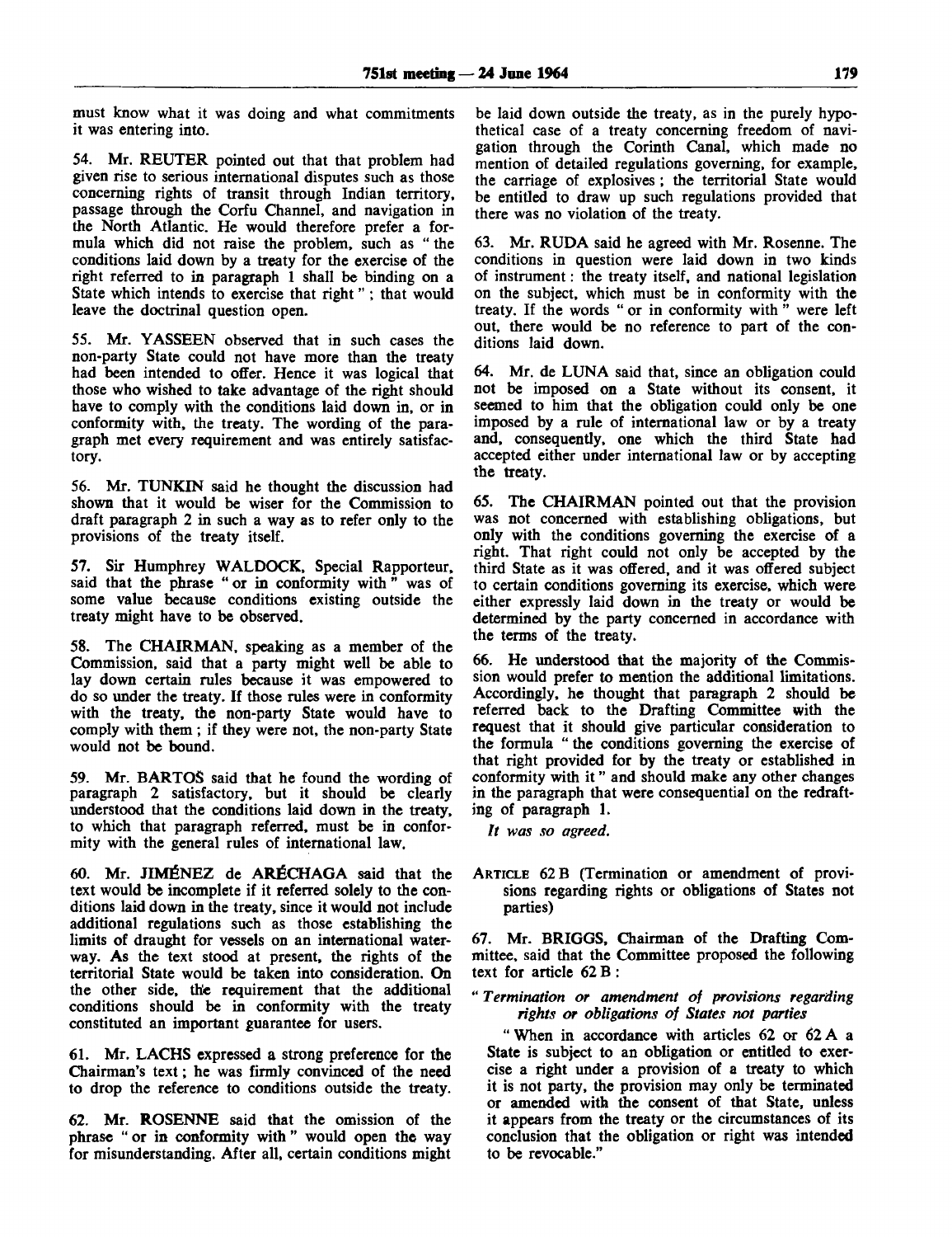68. Sir Humphrey WALDOCK, Special Rapporteur, said it would be desirable to reserve the words " or the circumstances of its conclusion " in view of the discussion to which those words had given rise.

69. Mr. VERDROSS said that in principle he approved of the wording of the article, which he took to mean, *a contrario,* that so long as the non-party State had not exercised the right in question, that right could be terminated or amended by the parties.

70. Sir Humphrey WALDOCK, Special Rapporteur, said that the provision, as he had originally drafted it in his report (A/CN.4/167, article 62, para. 3) had embodied two limitations, one of which was that mentioned by Mr. Verdross. The limitation in question, however, was covered by implication in the Drafting Committee's text; by a process of *a contrario* reasoning, it could be deduced from that text that, until a State became subject to an obligation or became entitled to exercise a right under a provision of the treaty, it was possible to terminate the obligation or right in question.

71. Mr. ROSENNE said he had accepted the text of article 62 B in the Drafting Committee, but he now had misgivings on two points. The first was the use of the verb " terminate ", which he had himself previously suggested should be used in place of "revoke".<sup>3</sup> On careful consideration, he would prefer to revert to a term such as " revoke ", because an examination of the articles in Part II (invalidity and termination of treaties) showed that there were many methods of termination. Article 62 B was intended to refer to the case in which the patties agreed to amend or put an end to a treaty provision, not to that in which a party had a right to call for the termination of the treaty in accordance with some of the provisions of Part II.

72. The second point which caused him concern was the need to cover the case of suspension of the operation of a treaty by agreement among the parties. He thought that article 62 B should be adjusted so as to refer to an agreement to revoke or amend the provision in question, and so as to apply both to the suspension and to the termination of the treaty.

73. Mr. YASSEEN said he could accept the wording of the article as a whole, but it might perhaps be preferable to use a positive formula such as "... the provision may be terminated or amended with the consent of that State ...", so as not to prejudge the possibility of terminating the provision under other rules already adopted by the Commission.

74. In addition, the final passage would be improved if it read: " unless it appears from the treaty that the provision was revocable"; that would eliminate the controversial phrase "or the circumstances of its conclusion" and bring the end of the sentence into line with the beginning, which referred to a " provision", not to an obligation or a right.

75. Mr. BARTOS said that on the whole he was satisfied with the text proposed. When a State had declined the proposal made to it in the treaty, its consent was not necessary for the amendment or termination of that proposal. That interpretation was fully in conformity with clause *(b)* of article 62 A, paragraph 1. But there was a period of option and it was open to question whether the provisions of the treaty could be amended before that period had elapsed. The Drafting Committee had omitted to take account of the period of option, which was very common in practice. The third State might have expected that it would be in a position to exercise the right or assume the obligation and have made arrangements to do so; in that event it would not be fair for the parties to the treaty to be able to withdraw their proposal unilaterally. The Commission should make provision for that case, which could arise very frequently in practice.

76. Mr. JIMENEZ de ARECHAGA said he was prepared to accept article 62 B as drafted. He pointed out, however, that the wording of the article reversed the presumption established by the Permanent Court of International Justice in the *Free Zones* case.<sup>4</sup> In that case, the Court had proceeded on the assumption that any provision in favour of a third State could be revoked by the parties to the treaty unless the treaty itself or the circumstances of the case showed an intention to provide for irrevocability. Article 62 B, on the other hand, was based on the assumption that the right of the third State was irrevocable unless a contrary intention appeared from the treaty or the circumstances of its conclusion. He had no objection to reversing the Court's ruling, but thought it would be going too far to drop the reference to the circumstances of the treaty's conclusion. Without that reference, article 62 B would, in effect, state that the right was irrevocable unless the parties to the treaty took care to insert in it an explicit provision to the contrary. He did not believe that such a formulation would constitute progressive development, or that it would encourage the use of the method contemplated in the article under discussion.

77. Mr. TUNKIN favoured the Drafting Committee's text. Although he had had some doubts on the point, he would prefer to keep the reference to the circumstances of the treaty's conclusion.

78. In view of the close links between article 62 B and articles 62 and 62 A, he suggested that the Drafting Committee should consider bringing the wording of article 62 B into line with that of the other two articles.

79. The CHAIRMAN, speaking as a member of the Commission, said that on the whole he found the text acceptable. However, he feared that the expression " under a provision of a treaty " might give the impression that the right or obligation had been directly created by the treaty, which would be inconsistent with the previous articles. It might perhaps be better to use some such expression as "arising from a treaty" **("** *decoulant d'un traite").*

80. He did not think it would be enough to refer to the terms of the treaty in the final clause; and the

**<sup>3</sup> 737th meeting, para. 20.**

<sup>4</sup>  *P.C.U.,* 1929, Series A, No. 22, and 1932, Series A/B, No. 46.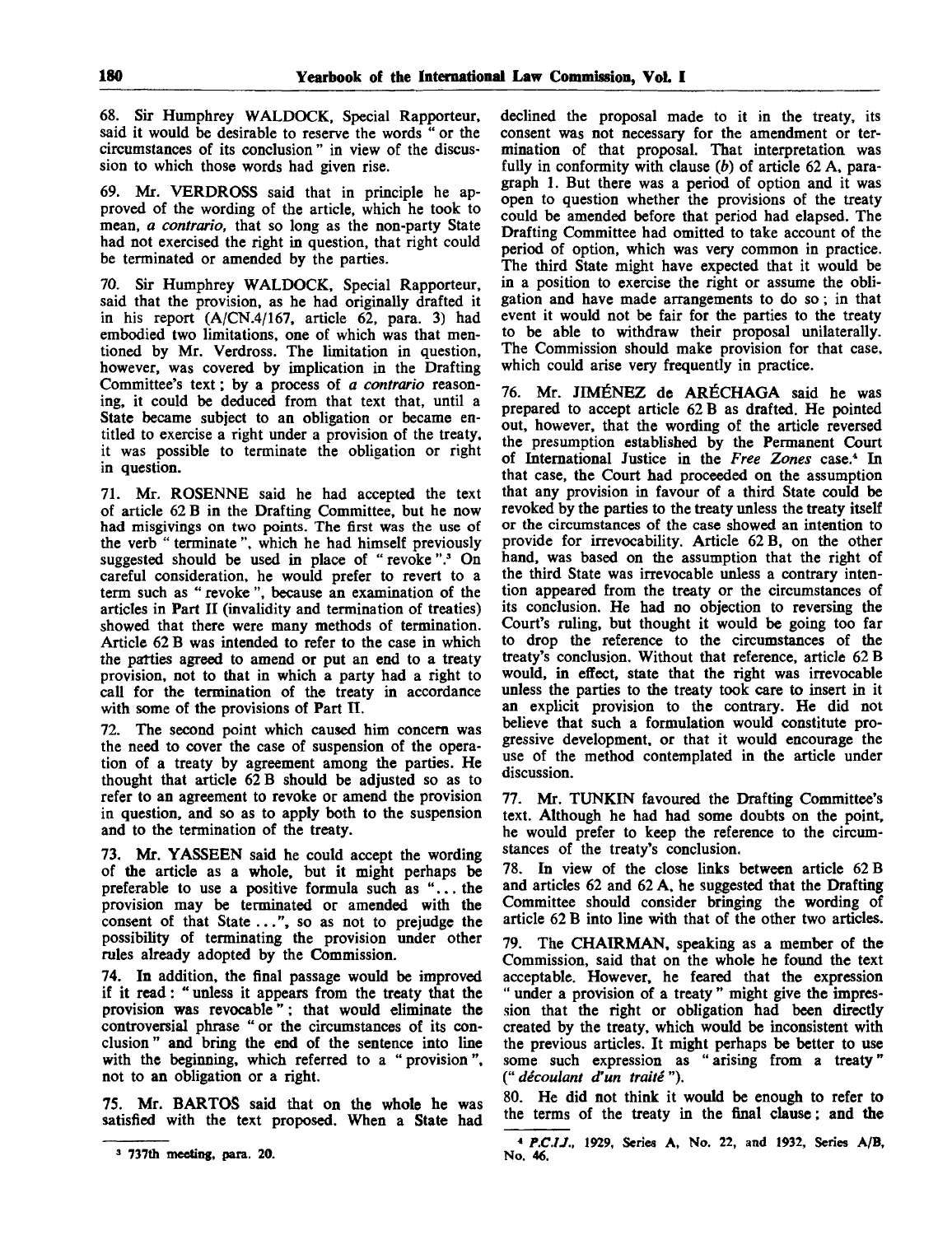expression " or the circumstances of its conclusion" was itself too restrictive, since revocability might be the consequence of an event subsequent to the conclusion of the treaty, for instance, diplomatic conversations with the non-party State concerned. It would perhaps be better to use the phrase " or the circumstances", which was both more concise and broader in meaning.

81. The adjective "revocable" was no doubt appropriate for a right, but less so for an obligation.

82. Sir Humphrey WALDOCK, Special Rapporteur, said that the difficulty could be overcome by redrafting the " unless" clause on the lines suggested by Mr. Yasseen, to read " unless the provision was intended to be revocable ".

83. Mr. de LUNA said that notwithstanding the commendable efforts made, the attempt to steer a middle course between two different doctrinal positions had produced an eclectic text that was neither elegant nor clear.

84. It was obvious that without the consent of the non-party State, no obligation could arise for that State. As far as rights were concerned, it would be natural for those members who accepted the doctrine of offer and acceptance to regard the offer as a unilateral legal instrument. For those who, like himself, considered that the right existed by virtue of the treaty even before it was exercised, irrevocability would be the rule, by virtue of the autonomy of the will of the parties.

85. The CHAIRMAN, speaking as a member of the Commission, observed that since article 62 B referred back to articles 62 and 62 A, it was clear that the right came into existence only when the non-party State had given its consent, either expressly, or impliedly, by exercising the right. Until it did so, the right was revocable.

86. Sir Humphrey WALDOCK, Special Rapporteur, said that the Chairman's comment went a little too far. Members such as Mr. Verdross, Mr. Jiménez de Aréchaga, Mr. de Luna and himself did not admit that nothing in the nature of a right existed until the consent of the third State was given. The purpose of the formula used in article 62 B was to leave the doctrinal question open. All the members of the Commission agreed that, except where there was a contrary intention of the parties, a perfect and irrevocable right existed in principle only when the consent of the nonparty State had been given. The use of the present tense in article 62B made it possible to keep the doctrinal question open.

87. Regardless of doctrinal differences, all the members of the Commission agreed that, in practice, the right of the non-party State should be revocable until that State had accepted or exercised it.

88. The CHAIRMAN said that that idea could be expressed by stating that, as soon as a right or an obligation came into being, it ceased to be revocable.

89. Mr. CASTRÉN said that he could accept the article as a whole, with the drafting changes proposed. 90. During the earlier discussion on article 62 he had proposed a text which made the terms of the treaty the only criterion for determining the question of revocability.<sup>5</sup> The non-party State would be put in a difficult position if it was obliged to examine not only the text of the treaty, but also other factors, which might even have arisen after the conclusion of a treaty. It might have taken steps to exercise its right which involved economic sacrifices; it should not be possible to deprive it of that right without its consent unless the terms of the treaty showed that the right was revocable. He therefore proposed that the words " or the circumstances of its conclusion" should be deleted. He did not think that the Permanent Court of International Justice had decided the question, and that opinion was supported by the Special Rapporteur's commentary on the original draft article 62 (A/CN.4/ 167).

91. Sir Humphrey WALDOCK, Special Rapporteur, said that the Permanent Court had not in fact ruled on the question. The ruling to which Mr. Jiménez de Arechaga had referred was contained in the dissenting opinion of Judges Hurst and Altamira.<sup>6</sup> As far as the Court was concerned, it had rather assumed that the provision in favour of the third party was irrevocable in the particular case because of the circumstances.

92. The difficulty in article 62 B arose to a large extent from the attempt to deal concurrently with obligations and rights, in respect of which the positions were slightly different. With regard to obligations, it was the possibility of amendment of the relevant treaty provision that was important to the non-party State; the termination of an obligation, and in most cases its suspension, would not be a matter of concern to that State. With regard to rights, the non-party State was the beneficiary and it would be appropriate to lay down a stricter rule.

93. The CHAIRMAN said it might happen that the treaty itself contained no provision on the subject, but the parties, in a communication to the non-party State, stipulated the revocability of the right and that State accepted the revocability.

94. Mr. YASSEEN said that the parties could amend the treaty after its conclusion, but before acceptance by the non-party State. However, that subsequent agreement between the parties should be brought to the notice of the non-party State concerned in the same way as the original treaty.

95. The CHAIRMAN suggested that article 62 B should be referred back to the Drafting Committee.

// *was so agreed.*

ARTICLE 61 (Treaties create neither obligations nor rights for States not parties) *(resumed from the previous meeting)*

96. The CHAIRMAN invited the Commission to resume consideration of article 61, which read:

<sup>5</sup> 738th meeting, para. 7.

<sup>6</sup>  *P.C.I.J.,* 1932, Series A/B, No. 46, pp. 174 *et seq.*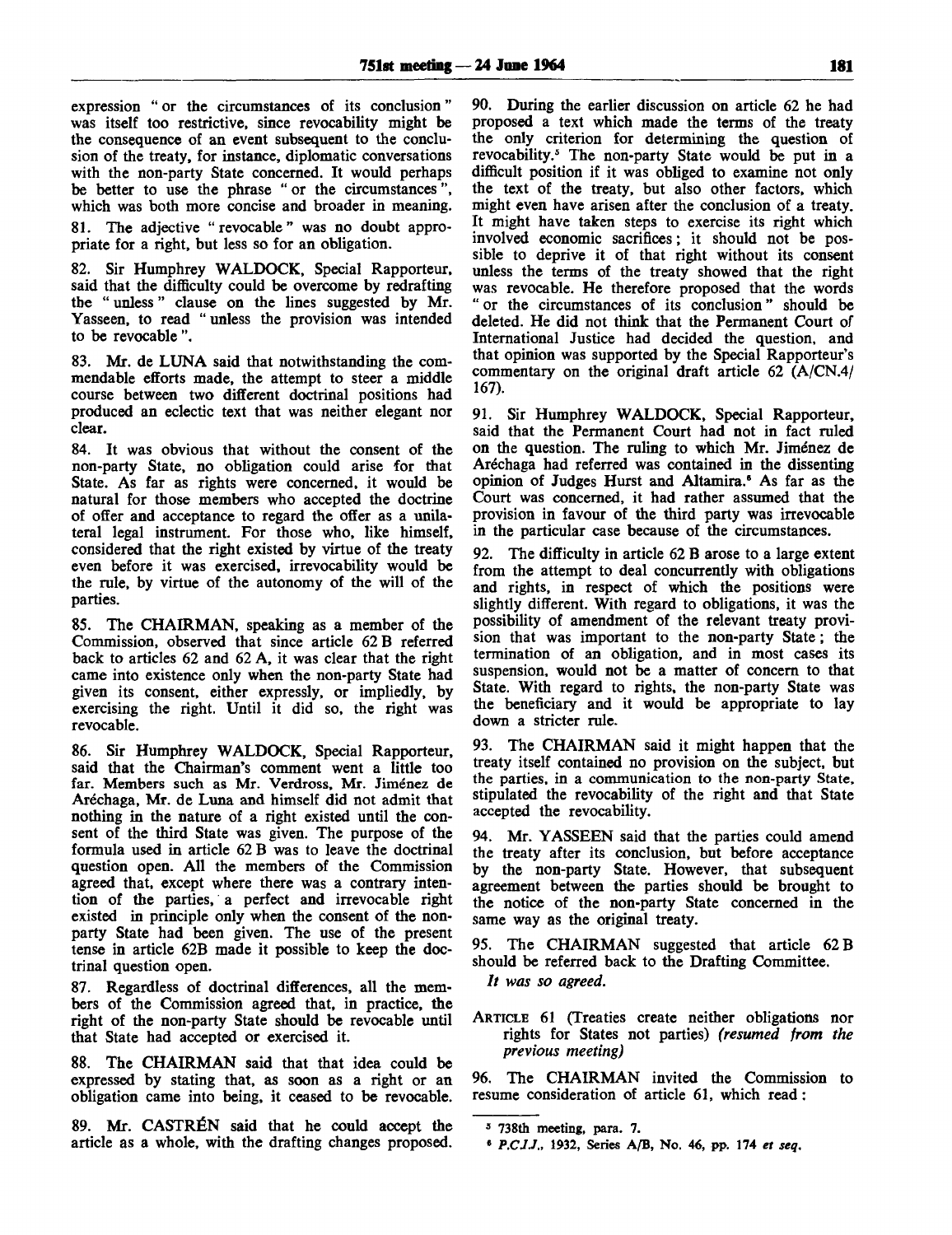## " *Treaties create neither obligations nor rights for States not parties*

*"A* treaty applies only between the parties and neither imposes any obligations nor confers any rights upon States not parties to it."

97. He reminded the Commission that Mr. Rosenne had agreed to the use of the Latin maxim *pacta tertiis nee nocent nee prosunt* in the title. That would make it possible to avoid the obvious contradiction between the present title and the titles of the following articles, which specifically referred to treaties providing for obligations or rights for States not parties.

98. Mr. BRIGGS said that the main idea of the Drafting Committee in its formulation of articles 61, 62, 62 A and 62 B, had been to differentiate between rights and obligations. In keeping with that idea, he suggested that articles 61 and 62 should be combined, all reference to rights being omitted from article 61. The combined article would read:

" 1. A treaty applied only between the parties and imposes no obligations upon States not parties to it.

" 2. A State may become bound by an obligation  $\ldots$ " (as in the article 62<sup> $\tau$ </sup> proposed by the Drafting Committee).

99. It would thus be possible to overcome the difficulty arising from the fact that, according to one school of thought, the treaty itself conferred rights on the nonparty State, whereas according to the other school, the treaty made an offer which needed acceptance for its completion. Obligations would be dealt with in one article, and rights in subsequent articles.

100. Mr. ROSENNE said he had grave misgivings regarding Mr. Briggs's proposal. The principle embodied in article 61 was a very fundamental one which was broader than the law of treaties itself — the principle expressed in the maxim *res inter alios acta aliis nee prodest nee nocet.* The wording proposed by Mr. Briggs might therefore have much more far-reaching effects than would appear at first sight.

101. Mr. BRIGGS pointed out that the essential statement that a treaty applied only between the parties would remain.

102. The CHAIRMAN thought that the formula proposed was nevertheless extremely dangerous. The article would refer only to obligations and say nothing about rights.

103. Mr. CASTRÉN said he supported Mr. Briggs's proposal, which would avoid many difficulties. The Commission had always tried to keep rights and obligations separate, but article 61 dealt with both together.

104. Mr. ELIAS said it was undesirable to alter the contents of article 61 in the manner suggested by Mr. Briggs; that article expressed an autonomous and fundamental principle which should be given due prominence.

105. He had suggested at the previous meeting that the four articles 61, 62, 62 A and 62 B should be grouped together so as to emphasize their interrelation.<sup>8</sup> If that were done, the titles could be dropped and replaced by a new comprehensive title such as :

" Effects of a treaty on States not parties to it".

106. The CHAIRMAN said he thought Mr. Elias's proposal should be considered after the Commission had decided whether to retain the text proposed by the Drafting Committee or to amend the article as proposed by Mr. Briggs.

107. Mr. YASSEEN was in favour of retaining the article in the form proposed by the Drafting Committee. To say that a treaty applied only between the parties was to state a principle from which followed two consequences of the same kind and equal force, namely, that a treaty did not impose any obligation and did not confer any right on non-party States. Those two consequences should be stated immediately after the general principle.

108. Mr. VERDROSS said that for practical reasons, in particular to facilitate voting, it would be better to deal with rights and obligations in two separate provisions. Besides, there was no need to state at once, in article 61, what would be said in the following articles. He was in favour of retaining only the first phrase of the article.

109. Mr. AMADO said that the starting point of the discussion was the fact that there was a glaring contradiction, beginning with the titles themselves, between article 61 and the next two articles. That fact must be tackled and a solution found, but Mr. Briggs's proposal was no solution. The Commission should seek the logical continuity between a principle and its consequences.

110. Mr. EL-ERIAN said he was in favour of retaining article 61, which was a useful general statement of a general principle.

111. Mr. JIMÉNEZ de ARÉCHAGA agreed with Mr. El-Erian. Personally, he would have liked the provisions on rights to be separated from those on obligations, but he thought the principle stated in article 61 should be retained as it stood. Nevertheless, he was also in favour of adding a proviso such as that suggested by the Chairman at the previous meeting,<sup>9</sup> which would make the principle in article 61 subject to the provisions of article 62.

112. Mr. TUNKIN said he was in favour of retaining article 61, for the reasons already stated.

113. To add a proviso such as "subject to the following articles" would be going too far, for it would imply that the following articles stated exceptions, which they did not.

114. He proposed that, as Mr. Ruda had suggested at the previous meeting,<sup>10</sup> the words " except with their

<sup>7</sup> See para. 2 above.

<sup>8</sup> 750th meeting, para. 84.

<sup>9</sup> Para. 82.

<sup>10</sup> Para. 97.